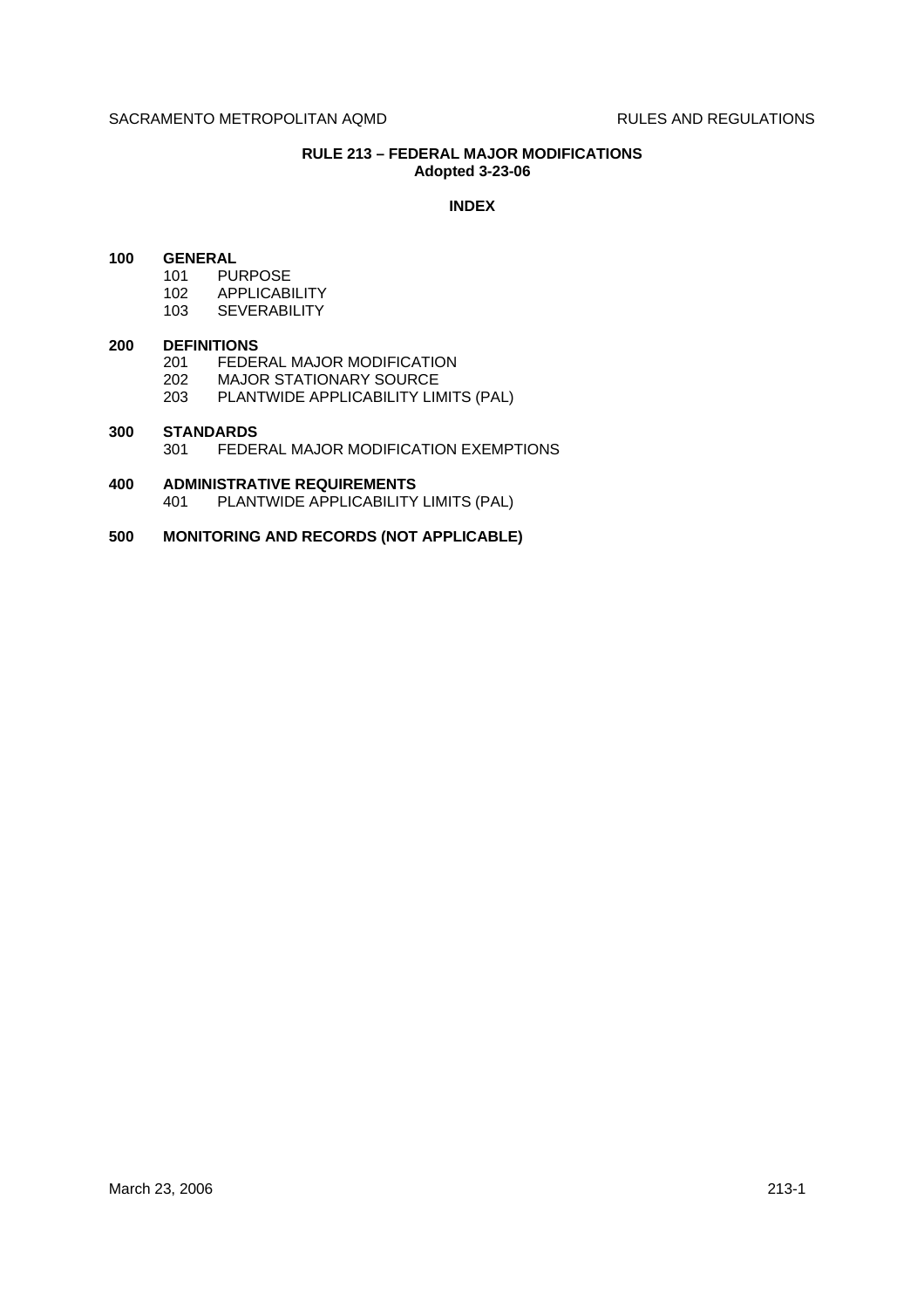#### SACRAMENTO METROPOLITAN AOMD **RULES AND REGULATIONS**

### 100 **GENERAL**

- 101 **PURPOSE:** The purpose of this rule is to set additional definitions and exemptions from certain requirements when processing authorities to construct pursuant to Rule 202, NEW SOURCE REVIEW.
- 102 **APPLICABILITY**: This rule shall apply to all major stationary source permit applicants that are not a Federal Major Modification or have an approved Plantwide Applicability Limit (PAL).
- 103 **SEVERABILITY**: If a court of competent jurisdiction issues an order that any provision of this rule is invalid, it is the intent of the Board of Directors of the District that other provisions of this rule remain in full force and affect to the extent allowed by law.
- 200 **DEFINITIONS**: Unless otherwise defined below, the terms in this rule are defined in Rule 201, GENERAL PERMIT REQUIREMENTS, Rule 202, NEW SOURCE REVIEW, Rule 204, EMISSION REDUCTION CREDITS, and Rule 207, TITLE V - FEDERAL OPERATING PERMIT PROGRAM.
	- 201 **FEDERAL MAJOR MODIFICATION:** A Major Modification as defined in 40 CFR Section 51.165 (July 1, 2005 edition), *excluding provisions that pertain to Clean Units*, *Pollution Control Projects and the Equipment Replacement Provisions, including but not limited to subdivisions 51.165(c), 51.165(d), 51.165(e) and 51.165(h)*.
		- 201.1 All terms used in the definition of Major Modification shall be defined in 40 CFR 51.165(a)(1), except that:
			- a. the term "reviewing authority" as used in that Section shall mean the Sacramento Metropolitan Air Quality Management District;
			- b. the term "major stationary source" as used in that Section means a Major Stationary Source as defined in this rule; and
			- c. the term "significant" as used in that Section means a rate of emissions that would equal or exceed the rates specified in Rule 207, TITLE V – FEDERAL OPERATING PERMIT PROGRAM, Section 233.6.
		- 201.2 A major modification that does not cause source-wide emissions to exceed a preestablished PAL, for the respective pollutant, is not a Federal Major Modification for that pollutant.
			- a. For the purposes of this exclusion, a PAL must be established by a permitting action prior to the major modification permitting action.
	- 202 **MAJOR STATIONARY SOURCE:** For the purposes of this rule "major stationary source" has the same meaning as Major Stationary Source – Title V in Rule 207, TITLE V – FEDERAL OPERATING PERMIT PROGRAM.
	- 203 **PLANTWIDE APPLICABILITY LIMITS (PAL):** An emission limitation expressed in tons per year, for a pollutant at a major stationary source, that is enforceable as a practical matter and established source-wide in accordance with 40 CFR Section 51.165(f)(2)(v).
		- 203.1 All terms used in 40 CFR 51.165(f) shall be as defined in 40 CFR 51.165(a)(1) and 40 CFR 51.165(f)(2), as it exists on (date of adoption), except that:
			- a. the term "reviewing authority" as used in those Sections shall mean the Sacramento Metropolitan Air Quality Management District.

#### 300 **STANDARDS**

301 **FEDERAL MAJOR MODIFICATION EXEMPTIONS:** If the permit applicant demonstrates that a proposed modification to an existing stationary source would not constitute a Federal Major Modification, the application for Authority to Construct such modification shall not be subject to to Rule 202, NEW SOURCE REVIEW, Section 401, Alternative Siting.